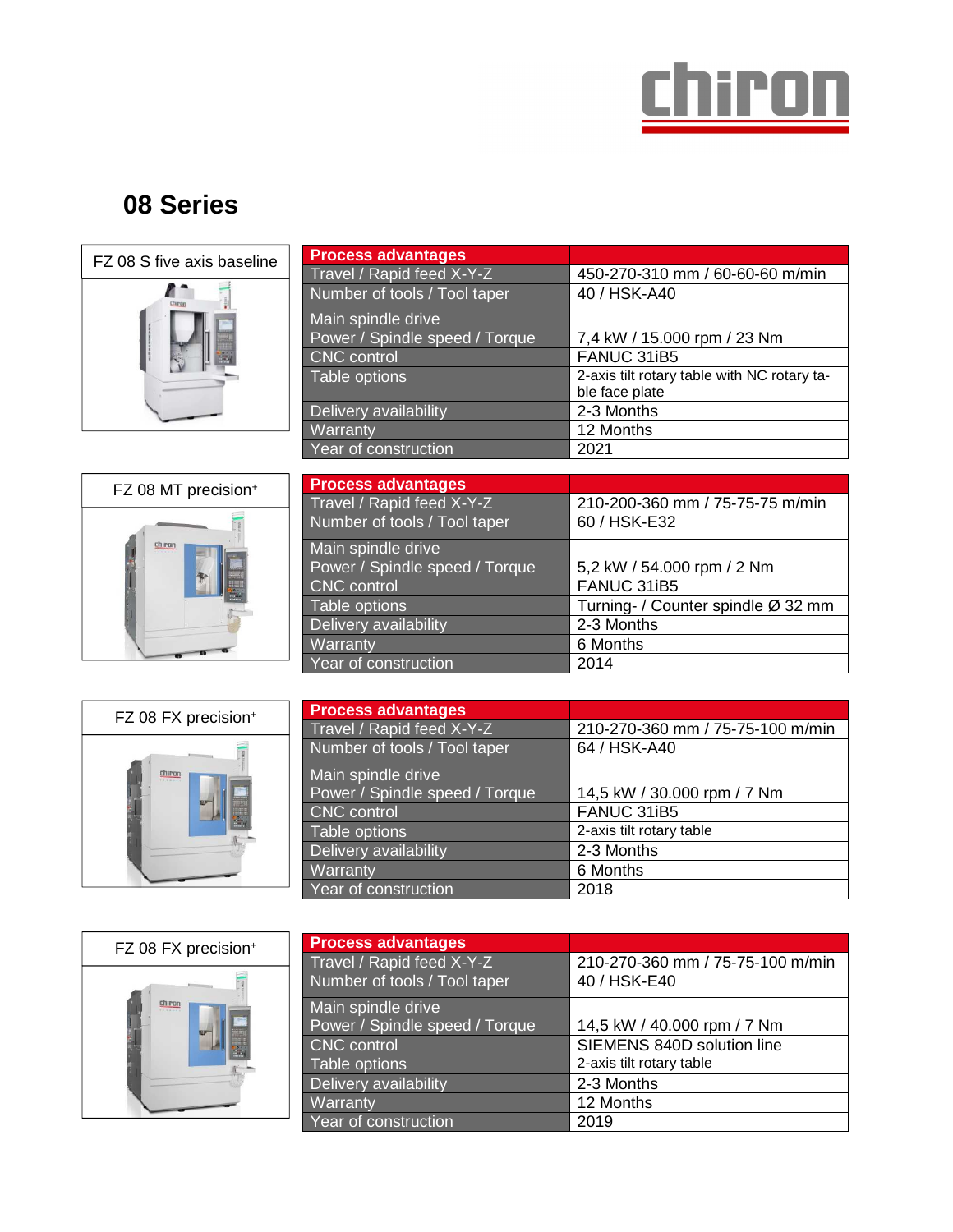

## **12 Series**



| <b>Process advantages</b>      |                                 |
|--------------------------------|---------------------------------|
| Travel / Rapid feed X-Y-Z      | 550-400-400 mm / 75-75-75 m/min |
| Number of tools / Tool taper   | 64 / HSK-A63                    |
| Main spindle drive             |                                 |
| Power / Spindle speed / Torque | 26,5 kW / 12.000 rpm / 110 Nm   |
| CNC control                    | <b>HEIDENHAIN TNC 640</b>       |
| Table options                  | 2-axis tilt rotary table        |
| Delivery availability          | 2-3 Months                      |
| Warranty                       | 6 Months                        |
| Year of construction           | 2017                            |



| <b>Process advantages</b>      |                                 |
|--------------------------------|---------------------------------|
| Travel / Rapid feed X-Y-Z      | 550-400-400 mm / 75-75-75 m/min |
| Number of tools / Tool taper   | 2x 52 / HSK-A63                 |
| Main spindle drive             |                                 |
| Power / Spindle speed / Torque | 44,0 kW / 16.000 rpm / 59 Nm    |
| <b>CNC</b> control             | SIEMENS 840D solution line      |
| Table options                  | 2-axis tilt rotary table        |
| Delivery availability          | 2 Months                        |
| Warranty                       | 12 Months                       |
| Year of construction           | 2019                            |